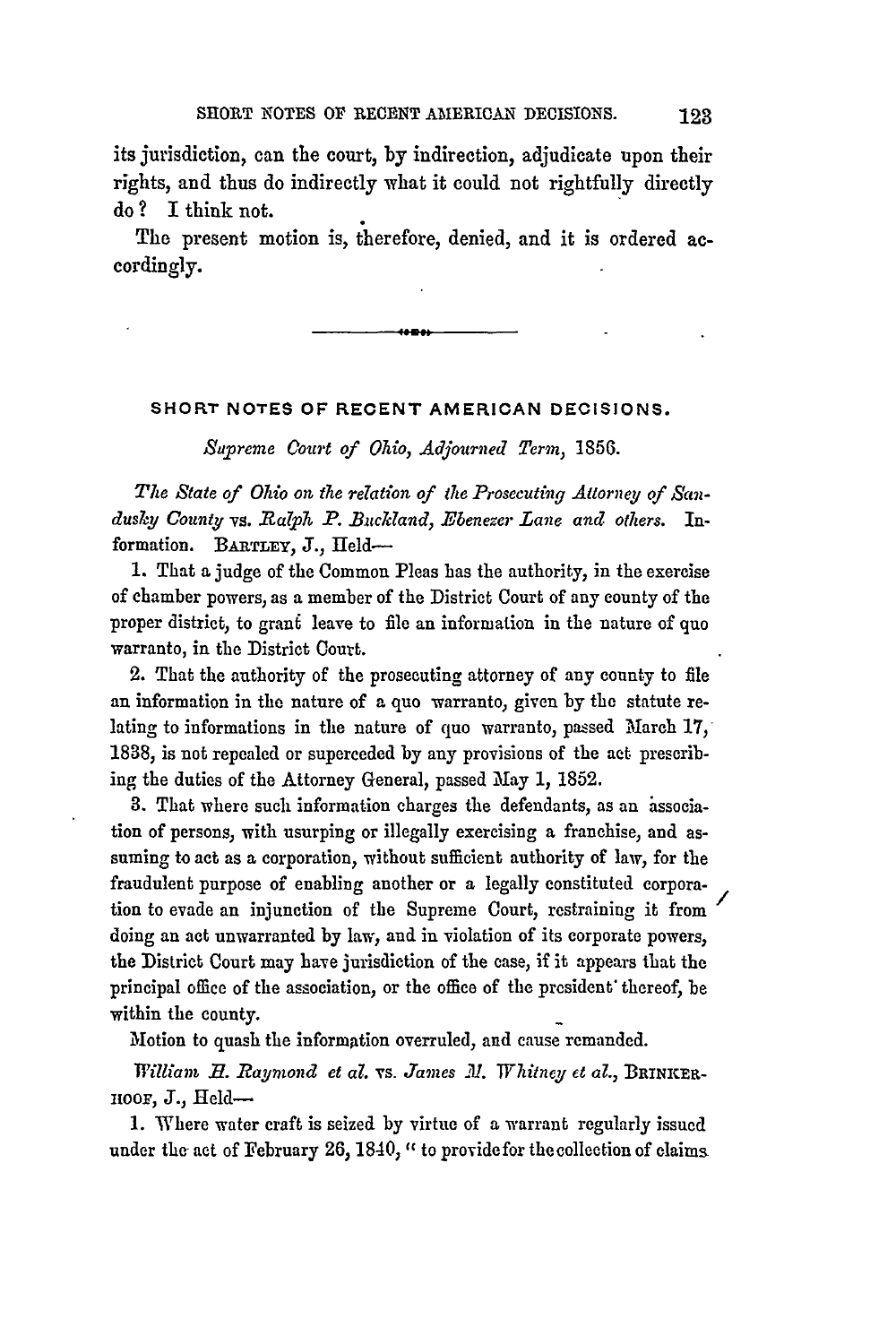against steamboats and other watercrafts," **&c.,** and the same is discharged from the custody of the sheriff, and delivered to the owner on board, being given, as authorized **by** the fifth section of said act, the officer making such seizure retains a lien on the water-craft for the benefit of the plaintiff and sureties, and a right to reclaim the same, as against all prior creditors of the craft making subsequent seizures thereof, in order that the craft may be forthcoming, to answer the judgment to be rendered under the prior seizure.

2. Such judgment may, in a proceeding in chancery, instituted **by** the plaintiff in the first seizure, for the assertion and protection of his own priority of lien, be impeached for fraud and collusion between the plaintiff and the owner of the craft, **in** the obtaining of said judgment.

**3.** The fact that counsel for creditors making subsequent seizures **ap-.** peared on the-trial, and defended against the claim of the plaintiff in the first seizure, may be competent evidence on the question of fraud and collusion in obtaining the judgment, but is not, in law, conclusive of such question.

*John Boose* vs. *The State of Ohio.* Writ of error to the Common Pleas of Butler county, **BARTLEY J.,** Held-

**1.** The record of a judgment in a criminal case, which shows that the  jury upon being *"1 empanneled and sworn the truth to speak upon the issue joined between the parties,"* and after having heard the evidence and charge of the court, upon their oaths did say, that the defendant is guilty as charged, **&c.,** is suficient, without the addition of the words *." according to the law and the evidence,"* in connection with the oath to render a verdict on the issue joined.

**2.** A count of an indictment for the crime of robbery, under the 15th section of the statute for the punishment of crimes, charging the taking of the personal property **by** the words "feloniously **and** violently did seize, take and carry away," without any allegation of the intent to steal or rob, is defective.

**3.** 'Where an indictment in a count charging a burglary under the 14th section of the statute, avers the intent to steal the " personal property" of a person named, without an express allegation that the property is of any value, the term property, ex *vi termini,* imports value.

4. **A** judgment on a general verdict of guilty on an indictment containing some good and some bad counts, is not erroneous, because not rendered with express reference to the good counts. Judgment of the Common Pleas affirmed.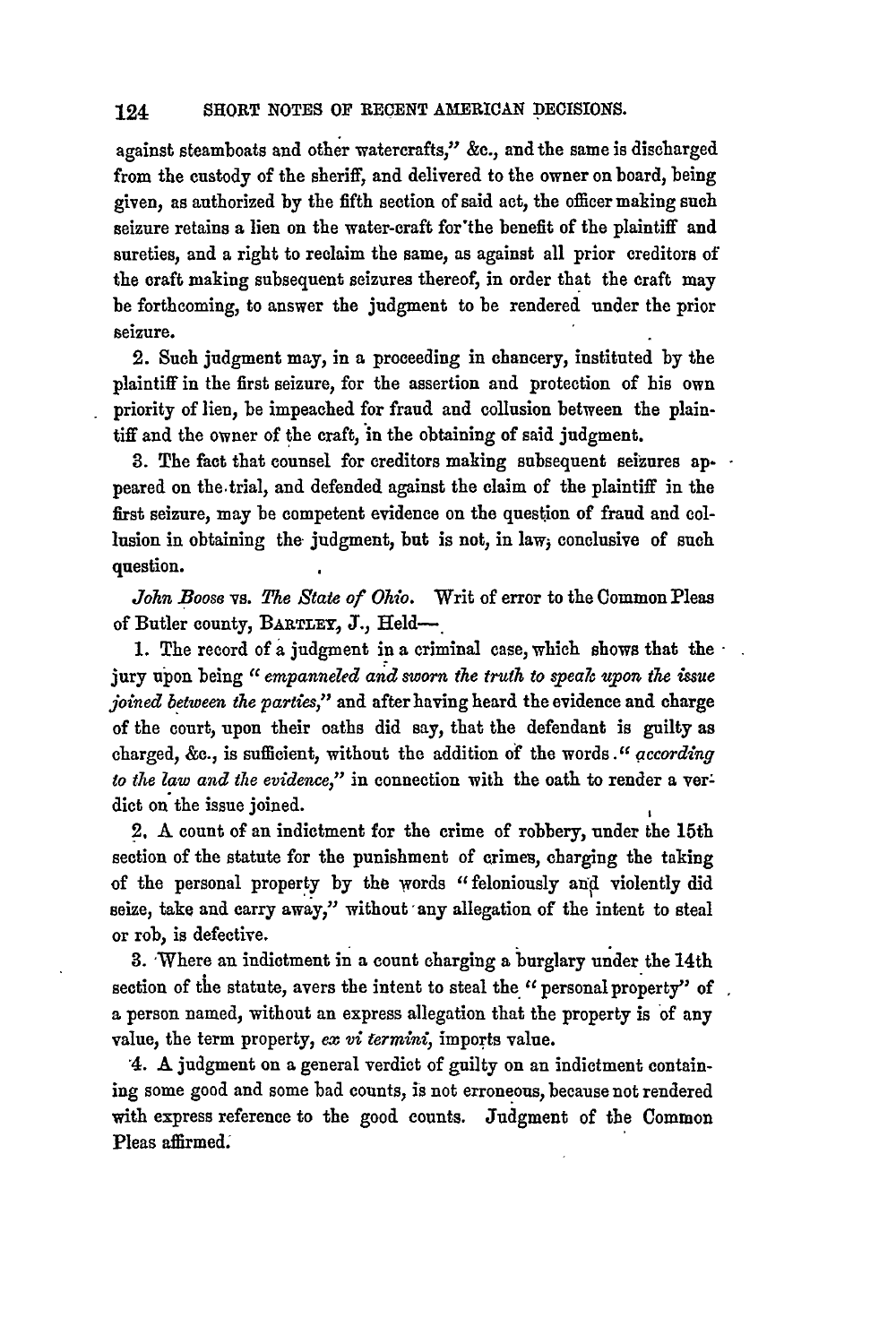L. Howlett **vs. J. P.** Bruck et al., Directors of the Ohio Penitentiary. **J. R.** SwAN, **J.,** Held-

The Directors of the Ohio Penitentiary gave notice that they would receive proposals for the labor of fifty convicts, to be worked at the manufacture of wood type, rules, try squares, &e., **&c.,** *and that bids would be considered for the manu/acture of anyother artiles or other kinds of business.* Howlett made the highest bid (63 cents) for convicts, to work at the coopering business. The Directors refused to enter into a contract with Howlett, but closed a contract with Day Brothers for the manufacture of wood types, at a bid less than Howlett's. Held that under the notice and statute, the Directors were authorized to exercise a discretion in regard to Howlett's bid, and to reject it. Mandamus refused.

*James N. Dickson et al.* vs. *L. and S. .Rawson et al.* Chancery. Reserved in Stark county. **RANNEY, C. J.,** delivered the opinion of the court. Held-

1. **An** assignment of property **by** an insolvent debtor to certain creditors of his, for the purpose of paying debts due to them, and also other preferred creditors, is within the provisions of the third section of the act of March 14, 1838, (Swan's Stat. 717,) and enure to the benefit of all the creditors of the assignor.

2. It is immaterial whether such assignment is made for the benefit of the preferred creditor, not being an assignee, or to indemnify the surety of the assignor to such creditor.

**3.** In either case the assignment secures the debt, and entitles the creditor to compel an application of ihe fund to its payment.

4. The character **ani** legal effect of such an assignment is determined at the time it is made; and is not changed by the fact that the property assigned turns out to be no more than sufficient to **pay** the assignees.

**5.** If, at the time it is made and accepted, it subjects the assignee to account to any other creditor of the assignor, the assignment is in trust, and the assignee a trustee within the meaning of that act.

Decree accordingly.

Joseph Howard, Executor of Mary Ann Wagg vs. Lydia Gibbens. Error to the District Court of Washington county. **RANNEY, C. J.,** delivered the opinion of the court. Held-A married woman, abandoned **by'** her husband in a foreign country, coming to this State to reside, is competent to contract in respect to necessaries for her support and maintenance, and to sue and be sued, in the same manner as a *feme sole*. Judgment affirmed.

125